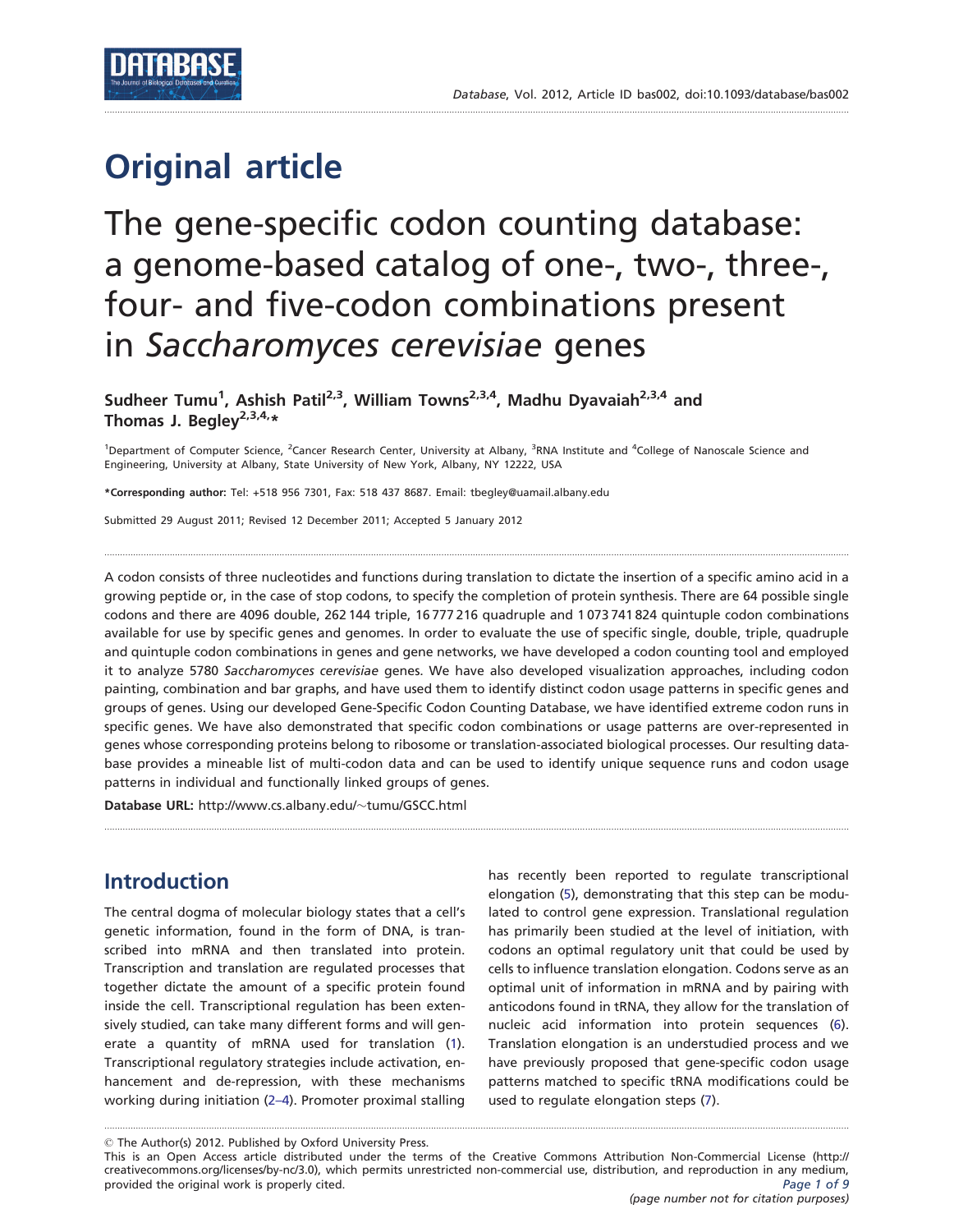Individual codon usage patterns have also been studied to generate regulatory information. In 1987, Sharp et al. [\(8\)](#page-8-0) described a method for summarizing codon usage called the codon adaptation index (CAI). In the CAI, all of the genes in the genome are compared with an optimal codon usage pattern inferred from a set of presumed high-expression genes. This CAI analysis method results in a quantitative measurement of the high-expression codon usage bias exhibited by each gene in the genome ([9\)](#page-8-0). Codon usage information has also been used in correlation studies, with high usage codons in a genome corresponding to multi-copy tRNAs with corresponding matching anticodons [\(10\)](#page-8-0), further demonstrating a connection between codons and tRNAs and their potential influence on gene expression. The biotechnology sector has also exploited codon–anticodon interactions and developed resources to optimize these interactions by increasing the levels of specific tRNAs [\(11](#page-8-0)). These codon–anticodon optimization tools promote high protein expression levels and further demonstrate the potential for codon usage patterns to affect gene expression.

There is an abundance of single codon data for most sequenced organisms, but understanding codon usage may require local information associated with tandem codons. Dicodons are an interesting gene-specific parameter because these tandem codons can be matched to the presence of mRNA sequence in the A and P sites of the ribosome. Nguyen et al. ([12](#page-8-0)) described the use of dicodons as a promising feature for gene classification. Their study analyzed 1841 human leukocyte antigen (HLA) sequences for dicodon frequencies. One conclusion of the Nguyen study was that gene-specific dicodon data provides specific local information and can be used to classify genes into biological categories. The study further speculated that the translation of dicodons could be very sensitive to tRNA levels ([13](#page-8-0)). While these authors do not analyze their data from a regulatory perspective, their study does demonstrate that dicodon characteristics classify HLA's into two major groups. Noguchi et al. ([14](#page-8-0)) developed the MetaGene approach to identify genes from sequenced genomes and it utilizes dicodon frequencies to obtain higher open reading frame prediction accuracy than simply using codon frequencies. It is interesting to note that dicodon information has found extensive use in classification-based approaches. Little information is readily available, however, to compare dicodon sequences between individual genes or among groups of genes. In addition, there is a need for genome-based resources for the analysis and comparison of specific combinations of three, four and five codons in a row.

In the following study, we describe a bioinformatics resource that we have developed to analyze, catalog and compare gene-specific codon information: The Gene-Specific Codon Counting (GSCC) Database. We have

exhaustively analyzed each Saccharomyces cerevisiae gene to identify all one-, two-, three-, four- and five-codon combinations. We have developed both genomic and gene-specific resources to analyze our data, with the latter being used to identify unique codon runs in genes previously shown to be translationally regulated by tRNA methyltransferase nine (Trm9)-catalyzed tRNA modifications ([7](#page-8-0)). We have also used functional ontology information to analyze gene sequences with distinct codon usage patterns and have demonstrated that some transcripts whose corresponding proteins are associated with translation use a minimal group of codons. We have also demonstrated that same–same dicodon usage is over-represented in smaller than average genes, suggesting a regulatory potential for these sequences. The GSCC database and analysis method has been developed to serve as a resource for those scientists interested in studying the regulatory role of local codons and as a launching pad for studies on the regulation of translation elongation.

### Materials and methods

#### Core functionality and architecture

The main objective of the GSCC database is to provide a gene-specific tool to identify and compare codon combinations (two–five) between multiple genes. For the purpose of this study, we define a gene as an open reading frame beginning with a start codon and ending with a stop codon. It is a cumbersome task to visually analyze genes for specific codon combinations and GSCC has automated this process. We have developed the GSCC application to provide useful visualization tools (bar graphs and combination graphs) and to promote data analysis by the user; the freely accessible database allows the users to export both codon combination and frequency data for user-defined genes or for the entire genome. [Figure 1](#page-2-0) illustrates the core architecture of GSCC, described as two-tiered. Tier 1 consists of the codon combination database that was prepared by exhaustively analyzing the sequence of 5780 S. cerevisiae genes to quantify the number of individual codons or the number of two-, three-, four- and fivecodon combinations in a specific gene. Tier 2 consists of a GSCC module that queries the database with the given user input (gene name, unique sequence name or codon run), retrieves the gene-specific or codon combination data and then displays the results to the user in a selected format.

#### Database

.............................................................................................................................................................................................................................................................................................

The master gene data set consists of gene sequences for 5780 genes as specified by the Saccharomyces genome database (SGD) ([http://www.yeastgenome.org\)](http://www.yeastgenome.org). We used a defined set of three-letter sequences specified by the genetic code and determined the number of these codons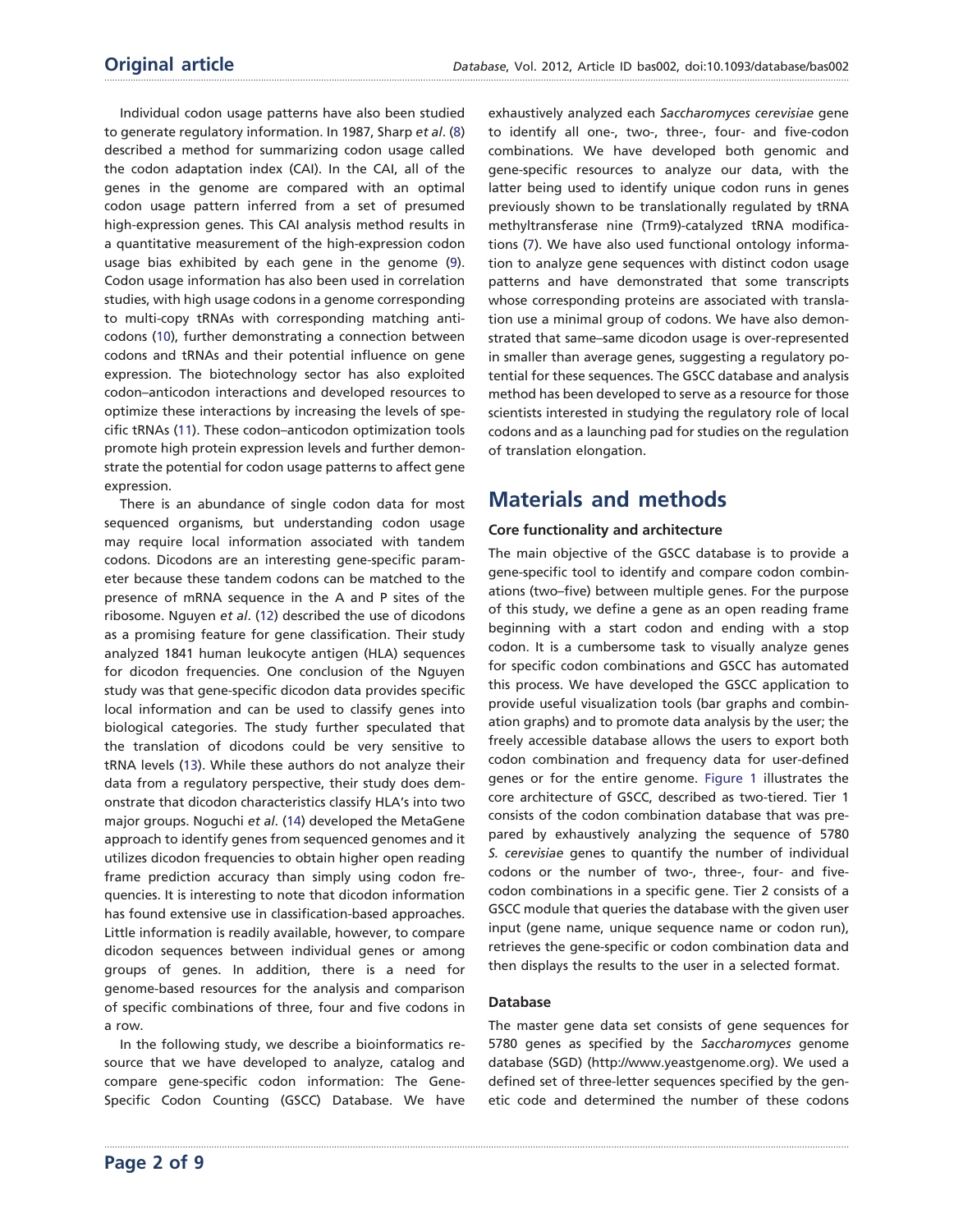<span id="page-2-0"></span>

Figure 1. GSCC core architecture. Overview of the GSCC two tier architecture. Tier 1: The database contains the main gene names and codon gene sequences of 5780 genes taken from S. cerevisiae. Using the codon gene sequence information, we quantitated the number of individual codons as well as all two set, three set, four set and five set codon combinations in each gene. Tier 2: The GSCC user visual interface takes user defined input (gene name or search string) and searches the database for a matching gene name with the given search string and then retrieves that gene's codon sequences (individual codons as well as all two set, three set, four set and five set codon combinations). Users can visualize the codon sequences as bar graphs and as combination graphs. (Refer to [Figure 3](#page-5-0) for combination graphs). Users can also export the codon information into Excel.

.............................................................................................................................................................................................................................................................................................

represented in a specific gene. This standard analysis has been reported elsewhere and our individual codon usage values were similar to those reported ([http://www.yeast](http://www.yeastgenome.org) [genome.org](http://www.yeastgenome.org)). The gene-specific information detailing the number of individual codons used is stored as a database table in GSCC. Since a codon is 3 consecutive nucleotides, the possible number of single codons in a gene is  $4^3 = 64$ . The 64 possible combinations were cataloged for each open-reading frame. A similar cataloging approach was taken to quantitate all 4096 possible two-codon combinations in each S. cerevisiae gene, with this being expanded to include all three, four and five codon combinations present in each S. cerevisiae gene.

#### Approach used to build the GSCC Database

We wrote a Java program to construct an MySQL database that catalogs gene-specific codon combination data. The developed Java application used a Hashmap to maintain codons and their gene-specific number as key element pairs ([15,16\)](#page-8-0). We used simple heuristics to increase the computational speed for quantifying the codon combinations. The algorithm is as follows: first, we searched for every possible single codon occurrence in each gene sequence and saved that resulting number. For each single codon

found, we also calculated the related higher order codon frequencies that start with this particular codon. Using this technique, we were able to avoid searching the gene sequence iteratively for each possible n-codon combination, as this process is exponentially complex in  $n$ . This approach was used to interrogate 5780 gene sequences and produced 13 728 338 data points specific to 4 840 224 codon combinations. The resulting data is stored in relational database tables. We developed a Java Swingbased application (GSCC) for visualizing the data. Users can access the database using GSCC application that is available for download at [http://www.cs.albany.edu/](http://www.cs.albany.edu/tumu/GSCC.html)~[tumu/GSCC](http://www.cs.albany.edu/tumu/GSCC.html) [.html](http://www.cs.albany.edu/tumu/GSCC.html)

#### Data presentation and comparison

We used our compiled data detailing the actual number of single-, two-, three-, four- and five-codon combinations to calculate the frequency of occurrence for each element (i.e. codon or codon combination) in a specific gene using the following equation:

Actual frequency (A), single codon  $=$ (codon count in the gene)/ (total count of all codons in the gene)  $(1)$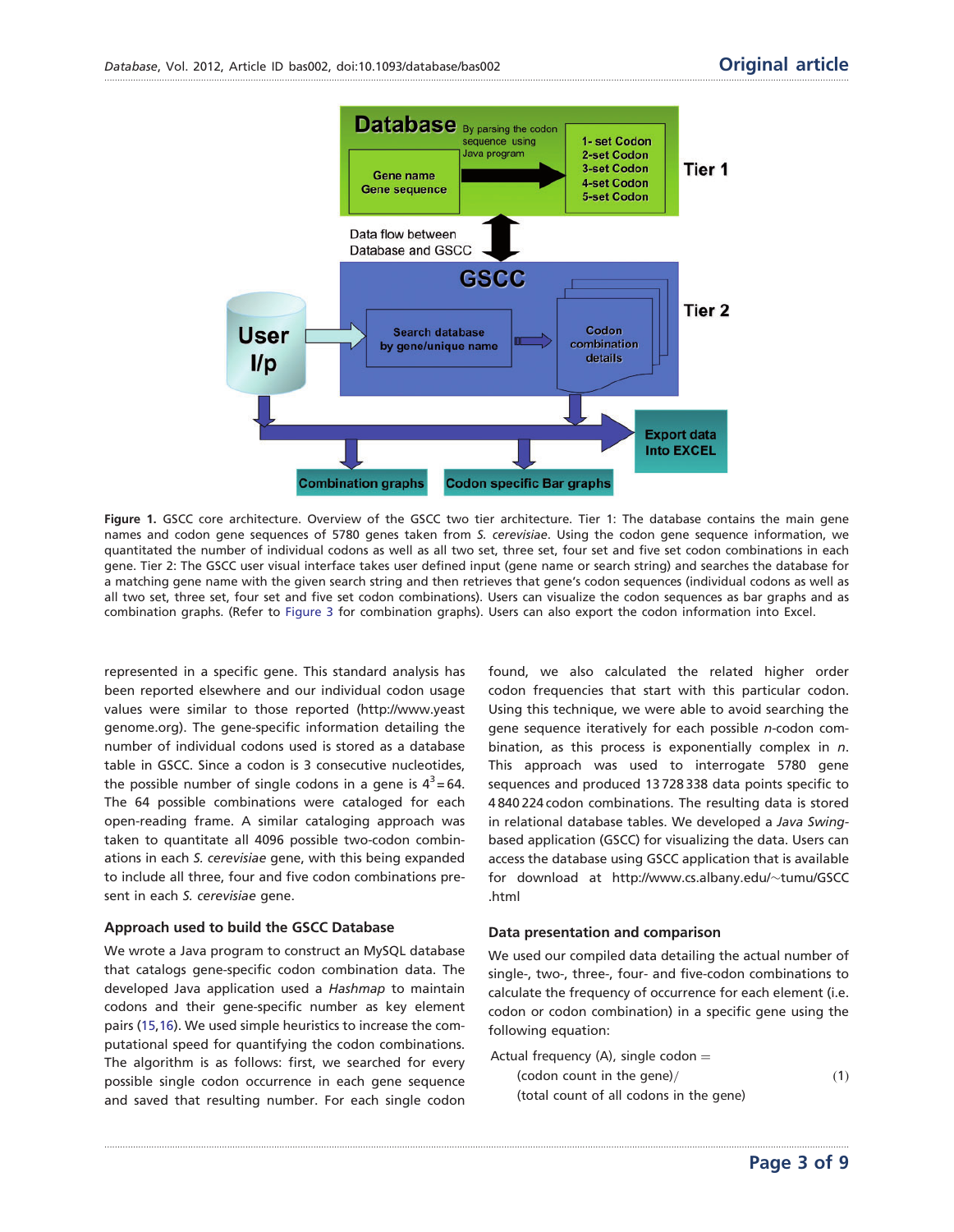We also calculated the expected frequency of each codon or codon run in a gene by using the genome average single codon frequency.

Expected frequency (E), single codon  $=$ 

(total count of a specific codon in all genes)/ (total codons in all genes)  $(2)$ 

Consider, for example, the lysine codon AAA in YEF3. We have recently demonstrated that codon usage patterns in YEF3 influence the translation of this transcript in conjunction with tRNA modifications ([7](#page-8-0)). There are 10 AAA codons in YEF3, a gene with 1045 total codons. The actual frequency of AAA in  $YEF3$  is  $(10/1045) = 0.0096$ . Based on genome number, there are 117 087 AAA codons in all 5780 genes, with a total of 2 757 245 total codons, representing an expected AAA codon frequency of (117 087/2 757 245) = 0.0425. Thus, there is a large difference between the actual and expected frequency of AAA in *YEF3* (0.0096 – 0.0425) =  $-0.0329$ , indicating that the AAA codon is under-represented in YEF3.

The actual frequency of multiple codons was determined using the following equation:

Actual frequency (A), two - codon combination  $=$ (total count of the specific two

codon combination in the gene)/

(total count of all two - codon combination in the gene)  $(3)$ 

The expected frequency for multiple codons in a row was determined using the following equation.

Expected frequency (E), two - codon combination  $=$ 

(total count of a specific two

codon combination in all genes)=

(total two - codon combinations in all genes in the genome)  $(4)$ 

Consider, for example, the lysine–lysine codon combination AAG-AAG in gene YEF3. There are 15 AAG-AAG codon combinations in YEF3, a gene with 1044 total twocodon combinations. The actual frequency of AAG-AAG in YEF3 is (15/1044) = 0.014367. We identified 4041 AAG–AAG codon combinations in all 5780 genes. There are a total of 2 751 410 two-codon sequences in the genome representing an expected AAG–AAG codon combination frequency of (4041/2 751 410) = 0.001468. Thus, there is a large difference between the actual and expected frequency of AAG-AAG in YEF3 (0.014367 – 0.001468 = 0.01289), indicating that the AAG–AAG codon combination is overrepresented in this gene.

#### Data visualization using GSCC

Users can view the number of codon combinations in each gene using either bar graphs or combination graphs, with the latter being able to simultaneously analyze 1, 2, 3 and 4 codon combinations in a specific gene. In addition, the user has the option to export the required data into Excel for further analyses. To observe the data in either format, the user has to search the database using either a gene name or unique sequence name as a search string. Then, among the retrieved results from GSCC, the user has to select the specific gene name for which the data can be observed.

In the context of [Figure 2,](#page-4-0) we use bar graphs to display the number of individual codons as well as all two-, threeand four-codon combinations found in YEF3. In the displayed bar graphs, each bar corresponds to one codon or codon combination from the selected gene. In all the bar graphs, the bars are sorted in the descending order of Actual frequency minus Expected frequency for each codon or codon combination found in the target gene. The y-axis represents the number of times the specified codon was identified in the target gene and the  $x$ -axis represents the rank order for that specified codon or codon combination, as it relates to the difference in actual minus expected frequency. We have not been able to display the names for all the codon or codon combinations on the x-axis because of the character length; however, users can place the mouse pointer on each bar to retrieve specific details (sequence, actual and expected frequency) for each codon or codon combination. Since for each gene there are 64 or 4096 or 262 144 or 16 77 216 or 1 073 741 824 potential codons or combinations, specific to 1, 2, 3, 4 or 5 codons in a row, we cannot show all the codon combinations simultaneously on the screen using bar graphs; we have limited the user to 30 bars at a time on the screen. The user can employ the horizontal scroll bar to methodically analyze all codon combinations in a gene sequence. [Figure 2](#page-4-0) illustrates the key features of the bar graphs using YEF3 as an example.

#### Codon run highlighting and global search

By employing GSCC, users can also observe the locations of a given codon (or codon combination) in a specific gene sequence [\(Figure 2E](#page-4-0)). GSCC highlights the codon occurrences from a gene sequence in red; it also provides the total number of occurrences of the codon or codon combination in the specified gene sequence. For example, [Figure 2E](#page-4-0) shows the total number of occurrences of AAG– AAG ([15](#page-8-0)) in YEF3 and the locations of the occurrences of AAG–AAG codon combination in YEF3 gene. Users can also search for a given codon or codon combination in each of 5780 gene sequences, with a list of genes containing the specific codon or codon combination provided in an exported file.

#### Gene-specific combination graphs

.............................................................................................................................................................................................................................................................................................

A combination graph contains the name of the selected gene at the center of the circle and all the individual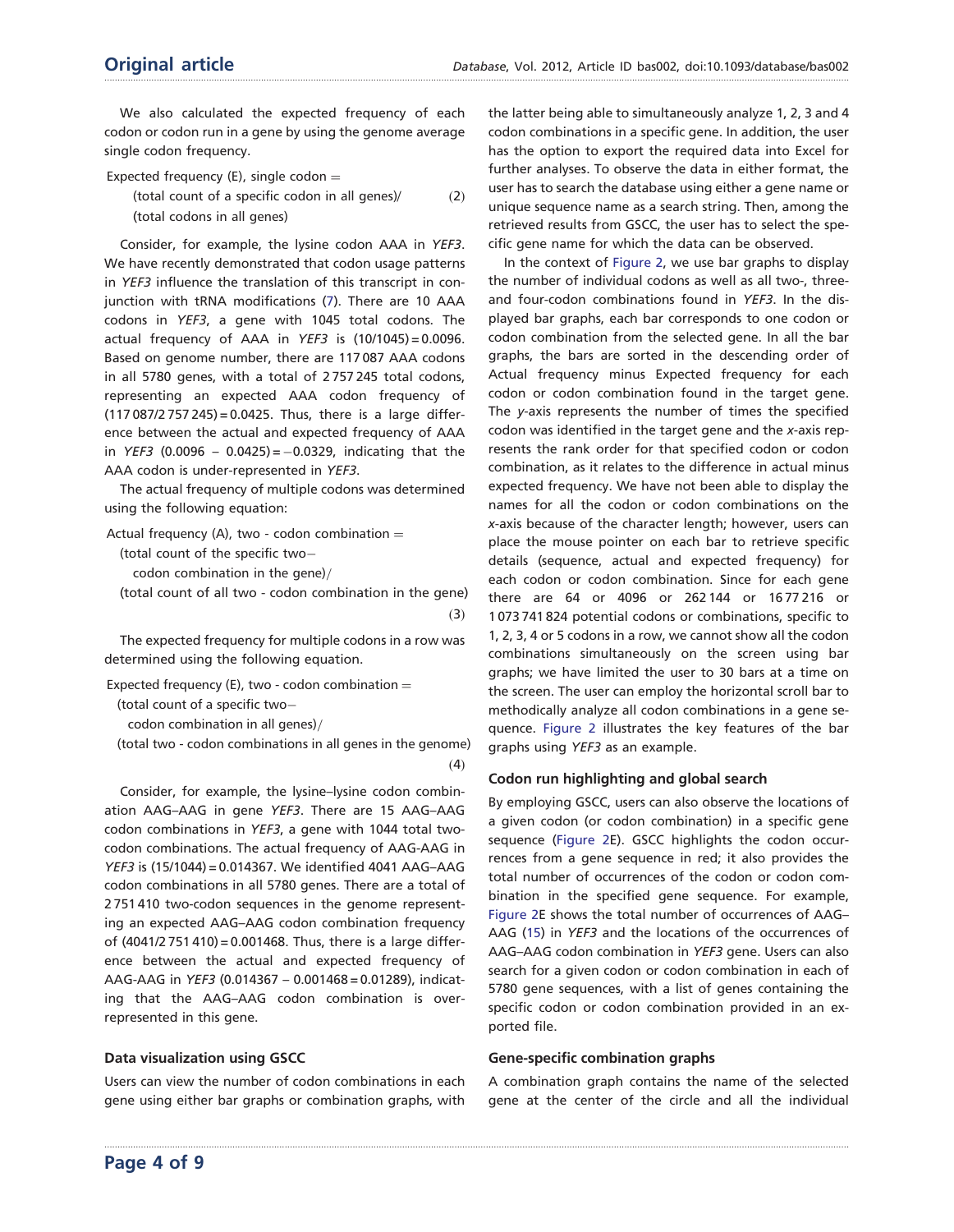<span id="page-4-0"></span>

Figure 2. GSCC visual output demonstrating codon combinations in YEF3. Bar graphs (A–D) of single, double, triple, and quadruple codon combinations in the YEF3 gene, respectively. Each bar represents a codon. When the user places the mouse pointer over the each bar (codon) in GSCC, it shows the quantitated values of the codon. In all the graphs, the bars are sorted in the descending order of (actual–expected frequency). Codon painting (E) takes user input information, consisting of individual codons or codon runs, and highlights these occurrences in the gene sequence.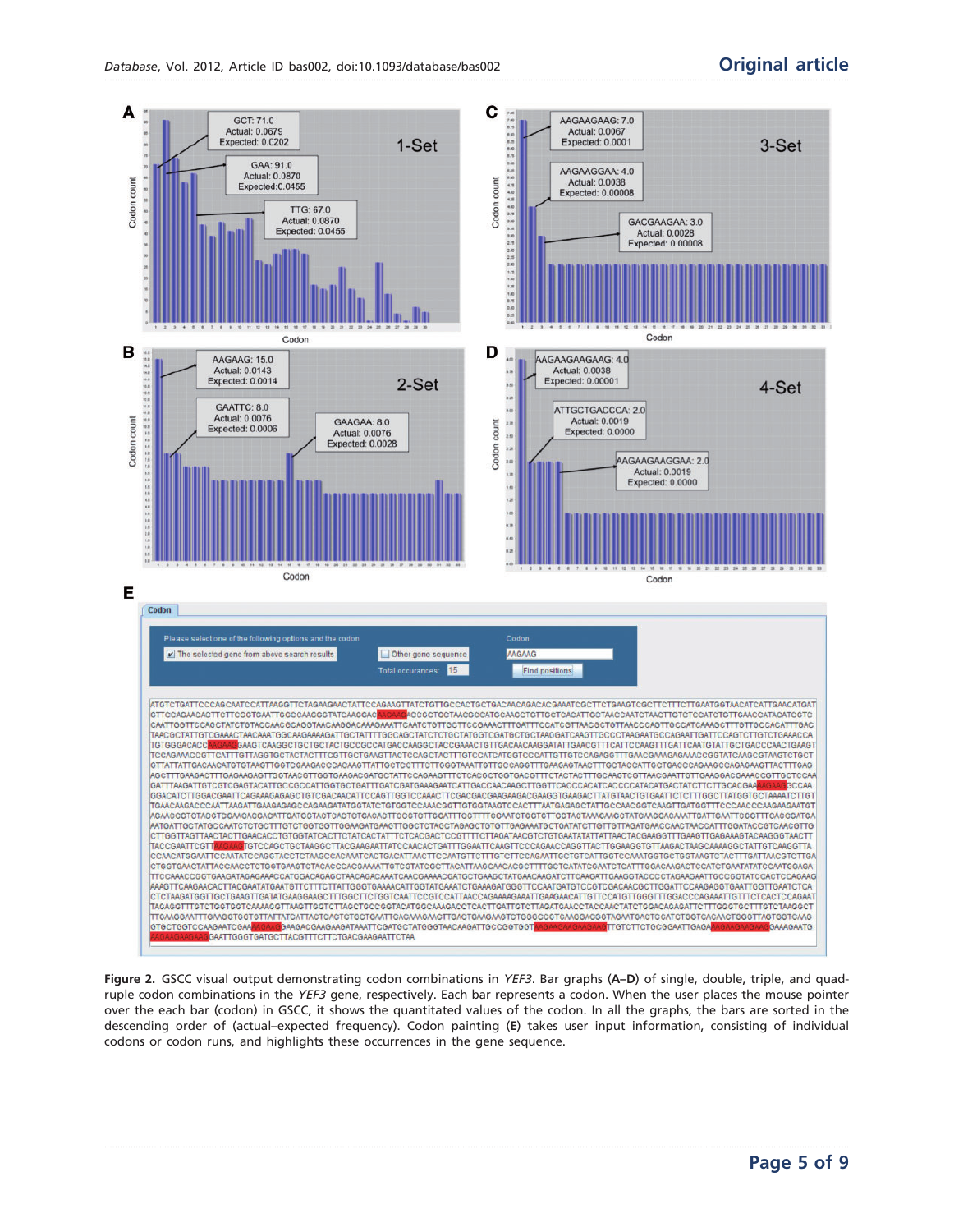<span id="page-5-0"></span>

Figure 3. Combination graph of YEF3. Each sector of the graph represents a codon with the name and the number of each codon in parenthesis. The selected codon combination (as shown by arrow in the Figure) also details the number of occurrences in each gene.

codons found in the gene as sectors in a primary circle surrounding the gene name. Added layers represent increasing codon combinations from two to four, and the connected sectors from each layer display the codon name and the codon or codon combination number in parenthesis. Figure 3 illustrates the key features of the combination graphs using YEF3 as an example. As the number of codons increases, the sector size is reduced. Thus, to observe the codon name and the count clearly, a user can place the mouse on a sector or codon and that codon name and count will be shown in the left hand corner of the user interface. The user can observe all the codon combinations using the zoom bar or can analyze one particular codon combination by clicking on the codon.

#### Data export

GSCC users can export the codon data as an Excel workbook for all single or two-codon combinations for all yeast genes. Single codon data for all 5780 genes from S. cerevisiae can be downloaded into a single sheet of an Excel workbook. Two-codon combinations data for all the 5780 genes can be downloaded into a single Excel data workbook comprising 64 sheets. The Excel data consists of the codon count, actual and expected frequency values. Due to the data magnitude, users cannot export all three, four and five codon combination data for all 5780 genes simultaneously. For codon combinations data of more than two, the user must first specify gene names. Users can select up to 40 genes for comparison of the number of each three, four and five codon combinations found in the gene. This functionality can be utilized to compare two or multiple genes simultaneously to identify similar or different codon runs.

#### Codon doublet analysis and Heat Map

We used data output for all genes for all two set codon combinations to identify same-same codon doublets overor under-represented in specific genes. Data was compiled for each same–same codon doublet for each gene and the average number and standard deviation were determined using data derived from all 5780 genes. Resulting data was used to generate a gene-specific Z-score (Equation 5) for each of 61 codon doublets.

$$
Z - score = (actual - average)/SD)
$$
 (5)

Z-score values for each same-same codon doublet in each gene, along with data describing whether a gene was smaller or larger than average, were imported into the program CLUSTER and analyzed by hierarchical clustering [\(17](#page-8-0)). The resulting clustered data was then visualized using the program TREEVIEW ([18](#page-8-0)).

## Results and discussion

The GSCC database can be used to identify distinct codon patterns in individual genes, as these entities are hypothesized to have regulatory roles ([7](#page-8-0)). Users can also export genome-based data, detail specific codon usage patterns in gene sets and compare codon patterns between specific genes. Below, we discuss some specific findings and uses for the GSCC database.

#### Gene-specific codon diversity

.............................................................................................................................................................................................................................................................................................

In most cases, any gene only contains up to 62 different single codons (61 different single codons and one of the three stop codons). Among all the S. cerevisiae genes we analyzed (5780 genes), only 889 genes consisted of all the 61 different single codons specific to all 20 amino acids [\(Supplementary Table S1](http://database.oxfordjournals.org/cgi/content/full/bas002/DC1)). Using the program FunSpec [\(19\)](#page-8-0), we asked if there are any biological processes over-represented in this list of 889 genes. Interestingly, the MIPS functional classifications of DNA topology [10.01.02] phosphate metabolism [01.04], modification by phosphorylation, dephosphorylation, autophosphorylation [14.07.03], DNA damage response [32.01.09], DNA repair [10.01.05.01] and organization of chromosome structure [42.10.03] were over-represented in this list of 889 genes  $(P < 10^{-8})$  [\(20\)](#page-8-0). While this indicates that many of the genes belonging to these categories use the full spectrum of codons and all amino acids, it also suggests that the levels of corresponding proteins could be influenced by many different codon combinations, specific charged tRNA levels or factors that affect amino acid metabolism.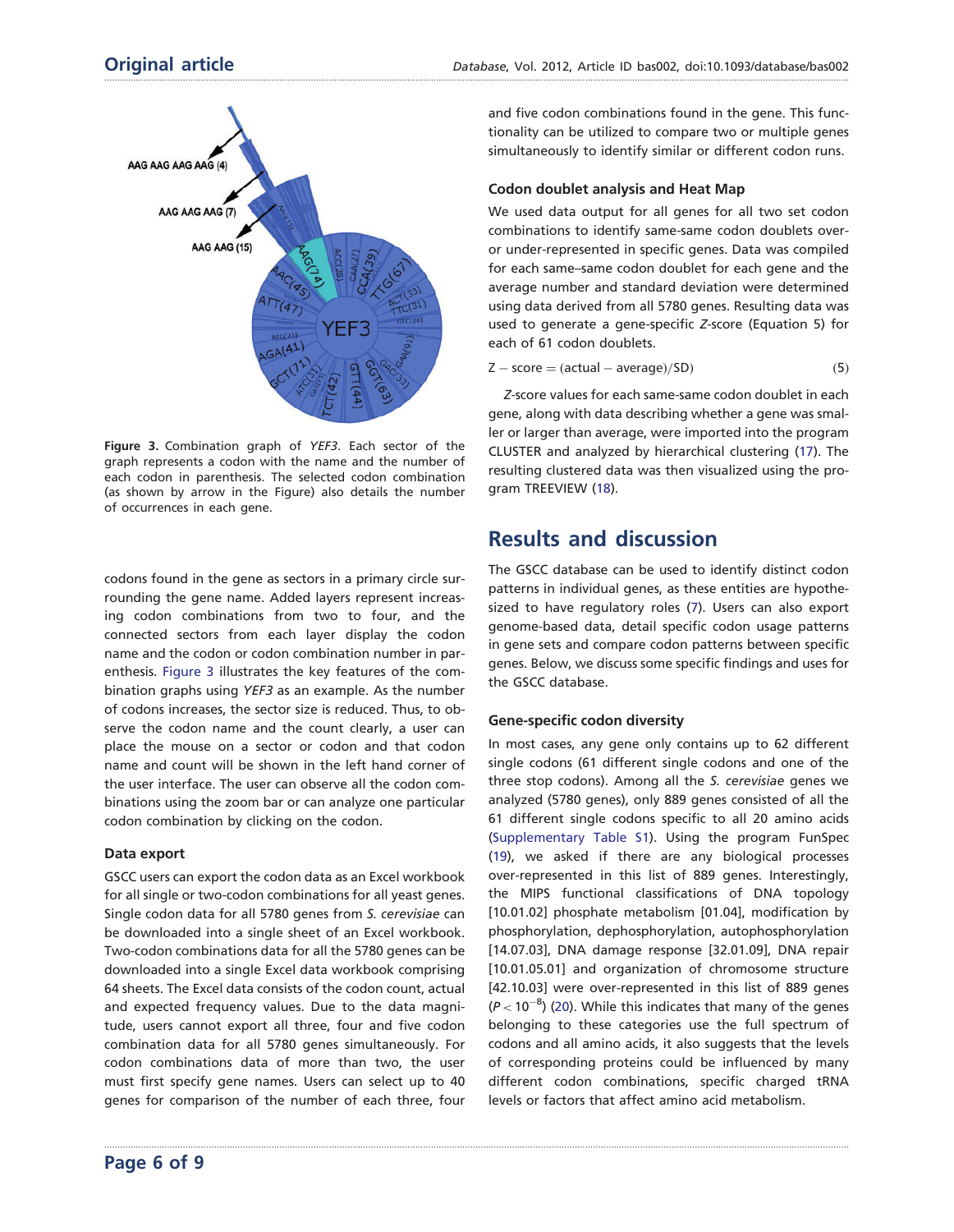We also enlisted the GSCC database to determine which gene and gene sets have the least codon diversity. The gene that consists of the least number of different single codons is RPL41A, using just 12 different single codons and excluding 49. In addition, the gene RPL41B contains only 13 different single codons. These two proteins are both components of the large ribosomal subunit and they have nearly identical primary amino acid sequences [\(21\)](#page-8-0). RPL41A and RPL41B both have AGA as the most represented codon (9 times in each) with the next being AAG (6 times in each). Interestingly, RPL41B not only contains all the codons contained by RPL41A but also contains an additional GCT codon ( $n = 1$ ). Another difference between RPL41A and RPL41B is that the codon GCC was found twice in RPL41A but it was only found once in RPL41B. The limited codon diversity for these genes should make them very sensitive to the levels of specific tRNA while insensitive to others.

The observation that RPL41A and RPL41B only use a limited set of codons led us to question whether other translation association proteins have limited diversity in regard to their codon usage patterns. We analyzed all the genes  $(n=60)$  that use fewer than 30 codons to determine if any biological processes were over-represented in this list [\(22\)](#page-8-0). We noted that the GO biological processes of translation [GO:0006412], rRNA export from nucleus [GO:0006407], maturation of SSU-rRNA from tricistronic rRNA transcript (SSU-rRNA, 5.8S rRNA, LSU-rRNA) [GO:0000462] and ribosomal small subunit assembly [GO:0000028] were overrepresented in the genes that use less than half of the available codons ([Supplementary Table S2](http://database.oxfordjournals.org/cgi/content/full/bas002/DC1)). The limited codon use is intriguing and its functional association to specific pathways suggests a regulatory role for specific codons in coordinating processes associated with translation.

#### Two-codon combinations

The GSCC can also be used to analyze two-codon combinations in individual genes. This information is available for all S. cerevisiae genes as an exportable file. In theory, there should be 61\*64 = 3904 different two-codon combinations represented in all the genes. However, 3946 different two set codon combinations are represented by all the genes, begging the question where do the extra combinations come from? Among the extra 42 combinations found in all S. cerevisiae genes, 4 different two-codon combinations begin with a TAA 'stop' codon, 6 different two-codon combinations start with a TAG 'stop' codon and 32 different two-codon combinations begins with a TGA 'stop' codon ([Supplementary Table S3A–C\)](http://database.oxfordjournals.org/cgi/content/full/bas002/DC1). An internal TGA can signal for the inclusion of selenocysteine and our indentified TGA XXX sites may represent recoding sites ([23](#page-8-0)). A similar conclusion may be attributed to the other sites or may be the result of sequencing or database errors.

None of the 5780 genes found in S. cerevisiae contain all the different two-codon combinations. The gene MDN1

.............................................................................................................................................................................................................................................................................................

contains the highest number (2068) of different two codon combinations. This is somewhat expected, as MDN1 contains 14 733 nucleotides [\(http://www.yeastgenome.org](http://www.yeastgenome.org)), making it one of the larger open reading frames in S. cerevisiae. Among the 5780 genes, RPL41A has the fewest number of unique two-codon combinations (21 different two-codon combinations). The gene with the second least diversity in two-codon combinations is RPL41B which contains only 22 different two-codon combinations. In many ways, this is expected as both RPL41A and RPL41B use a small number of single codons and are small genes containing 78 nucleotides each. Upon analysis, the 256 genes [\(Supplementary Table S4\)](http://database.oxfordjournals.org/cgi/content/full/bas002/DC1) with limited two-codon combination diversity (less than or equal to 100 different combinations) were over-represented in the theme of translation [\(19\)](#page-8-0) ( $P < 0.05$ ). Similar to our single codon diversity analysis, our two-codon combination diversity analysis reaffirms that some proteins associated with translation use distinct codons and codon combinations in their coding sequence.

#### Visual outputs from GSCC

We have chosen to use the gene YEF3 to demonstrate the visual output from the GSCC database. In general, database users can analyze all single codons, as well as two-, three-, four- and five-codon combinations for YEF3 ([Figure 2\)](#page-4-0); this can also be done for all genes in our database.

A description of all single codons in YEF3 was generated in GSCC graphical user interface. We note, though, that the individual bars are sorted based on the difference between the actual minus expected codon frequency associated with YEF3, with the highest difference listed first. This type of distinction helps to identify codons that are overrepresented in a specific gene sequence. As can be observed in [Figure 2](#page-4-0)A, GAA codons are found in the highest total number (91) in YEF3 but the codon GCT, with a count of 71, appears first because it has the largest difference between the actual and expected frequency values.

As can be observed in [Figure 2B](#page-4-0), AAA–AAG is the twocodon combination represented most ([15](#page-8-0)) in YEF3. In addition, based on frequency difference values for all codon doublets, AAG–AAG is the most over-represented in this sequence. GSCC users can observe all triple codon combinations specific to a gene in a separate window. For example, in [Figure 2C](#page-4-0) the three-codon combination AAG–AAG–AAG is found seven times in YEF3 and it is the most over-represented triple-codon combination in this gene. The number of four codon combinations in a specific gene can also be analyzed in GSCC. As can be observed in [Figure 2D](#page-4-0), the four-codon combination of AAG–AAG–AAG– AAG is found four times in YEF3 and it has the highest frequency difference value (0.00379), indicating it is over-represented in this gene.

YEF3 contains some unique codon runs associated with the lysine codon AAG, suggesting that these codon runs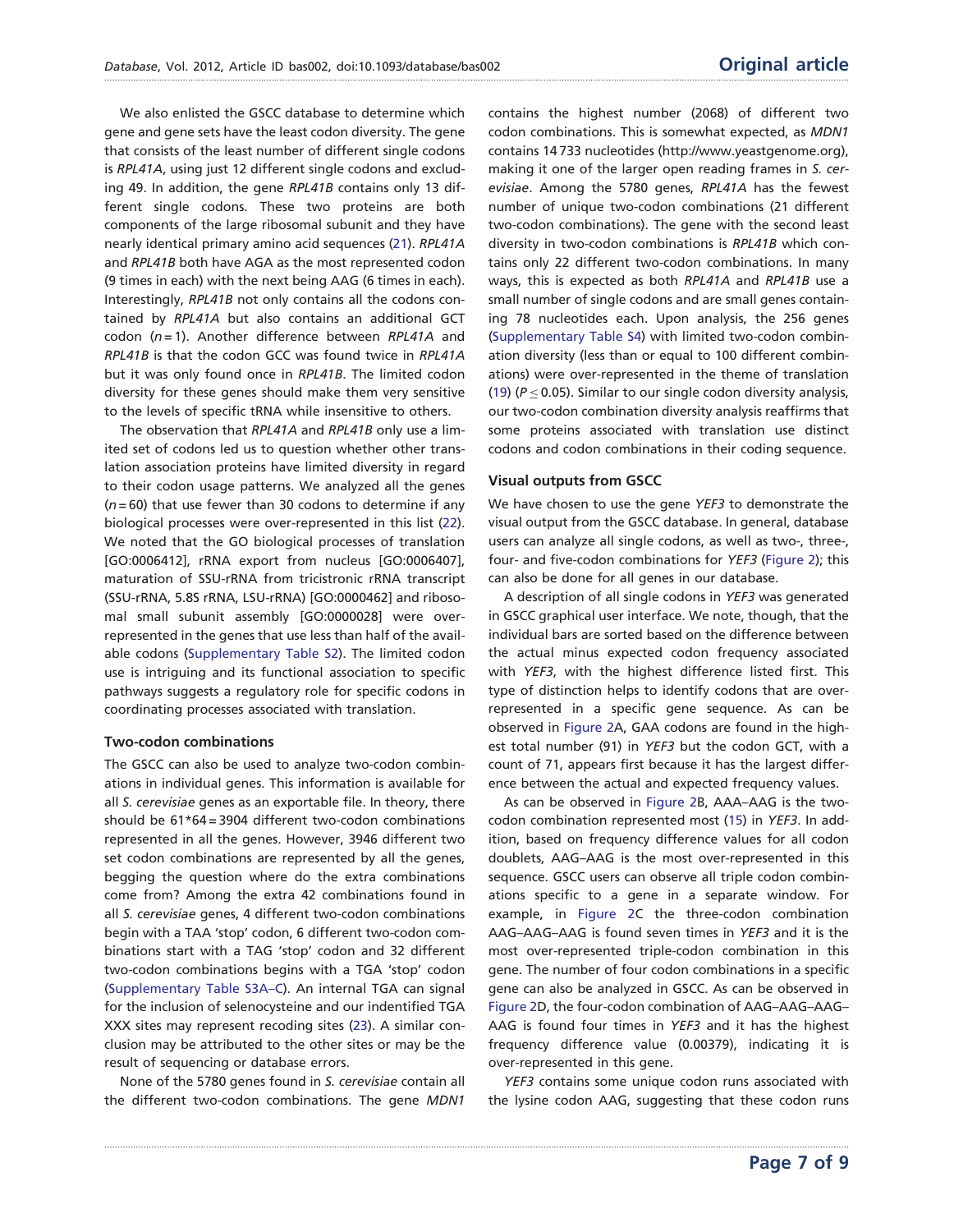may play a regulatory role during translation. Using a search string of AAG–AAG–AAG–AAG–GAA in our GSCC interface, we identified this codon run in one gene other than YEF3, specifically in MNN4. Interestingly, the AAG-AAG-AAG-AAG-GAA run is found twice in the 3'-end of MNN4 with both instances separated by three codons for glutamic acid. The SGD annotation for MNN4 indicates that it is a 'Putative positive regulator of mannosylphosphate transferase (Mnn6p), involved in mannosylphosphorylation of N-linked oligosaccharides' (SGD Database). The translation of YEF3 is dependent on Trm9-catalyzed tRNA modifications ([7](#page-8-0)). The identified single codons (AAG) found in the distinct codon run shared by MNN4 and YEF3 is linked to Trm9-catalyzed tRNA modifications. Our codon comparison would suggest that Mnn4 protein levels have a similar dependence on Trm9-catalyzed tRNA modifications. This is a testable hypothesis and the focus of future work. Using the codon painting portion of the database, we can demonstrate that the two AAG–AAG–AAG–AAG–GAA sequences found in YEF3 and MNN4 are located near the end of each corresponding gene. Distinct codon usage at the end of a gene could stall or slow translation for regulatory purposes.

#### Heat map of codon doublets

One of the benefits of our database is that the resulting output can be used for genome-based analysis. We performed a global codon analysis with a specific goal to determine if any group(s) of genes were over-represented with same-same codon doublets (i.e. AAA-AAA or AGA-AGA, etc.). We exported all the same–same codon doublet data from 64 excel worksheets and generated Zscores describing whether a specific doublet was over- or under-represented in a specific gene, relative to the genome average. We also included a quantitative description of whether the gene was smaller or larger than average, as one could expect to find more doublets in a larger sequence. We performed hierarchical cluster analysis (Figure 4) to test this assumption and, surprisingly, determined that in general, larger than average genes are not over-represented with same-same codon doublets (Cluster I). This was not the case for smaller than average genes, as cluster analysis revealed that some groups of smaller than average genes are over-represented with a specific set of same-same codon doublets. It is interesting to note that in Escherichia coli, the Trp operon uses codon doublets in the leader peptides to regulate the levels of tryptophan ([24](#page-8-0)). Our data output suggests that some form of regulation based on same–same codon doublets may be occurring in S. cerevisiae. In general, cluster analysis did not identify genes as being over-represented with multiple codon doublets. One interesting trend that we observed specific to AGA–AGA (Cluster II) was that a large number of ribosomal proteins are over-represented with this doublet specific to arginine, suggesting that this



Figure 4. Heat Map identifies groups of genes overrepresented with specific codon–codon doublets. Z-scores, describing whether a gene is over- or under-represented with a codon doublet of identical codons, were hierarchically clustered using CLUSTER software. 5780 gene sequences were filtered to remove any gene sequences that did not register at least one Z-score  $>2$  or  $<-2$ , leaving 4561 genes for clustering. The clustered data was visualized using TREEVIEW, with yellow and purple boxes depicting over-represented and under-represented doublets, respectively. The genes are organized vertically based on their similarity to each other across all codon–codon doublets, as defined by the clustering algorithm. Similarly, the codon–codon doublets are organized horizontally based on similarity to each other, as defined by the clustering algorithm. (A): The arrow marks the column containing the gene length Z-score, with yellow and purple boxes representing genes larger or smaller than the genome average, respectively. The average genome size is 1401 base pairs with a standard deviation of 1122 base pairs. We have also denoted cluster I (C1), specific to larger than average genes and B) blown up cluster II (C2) for viewing (B).